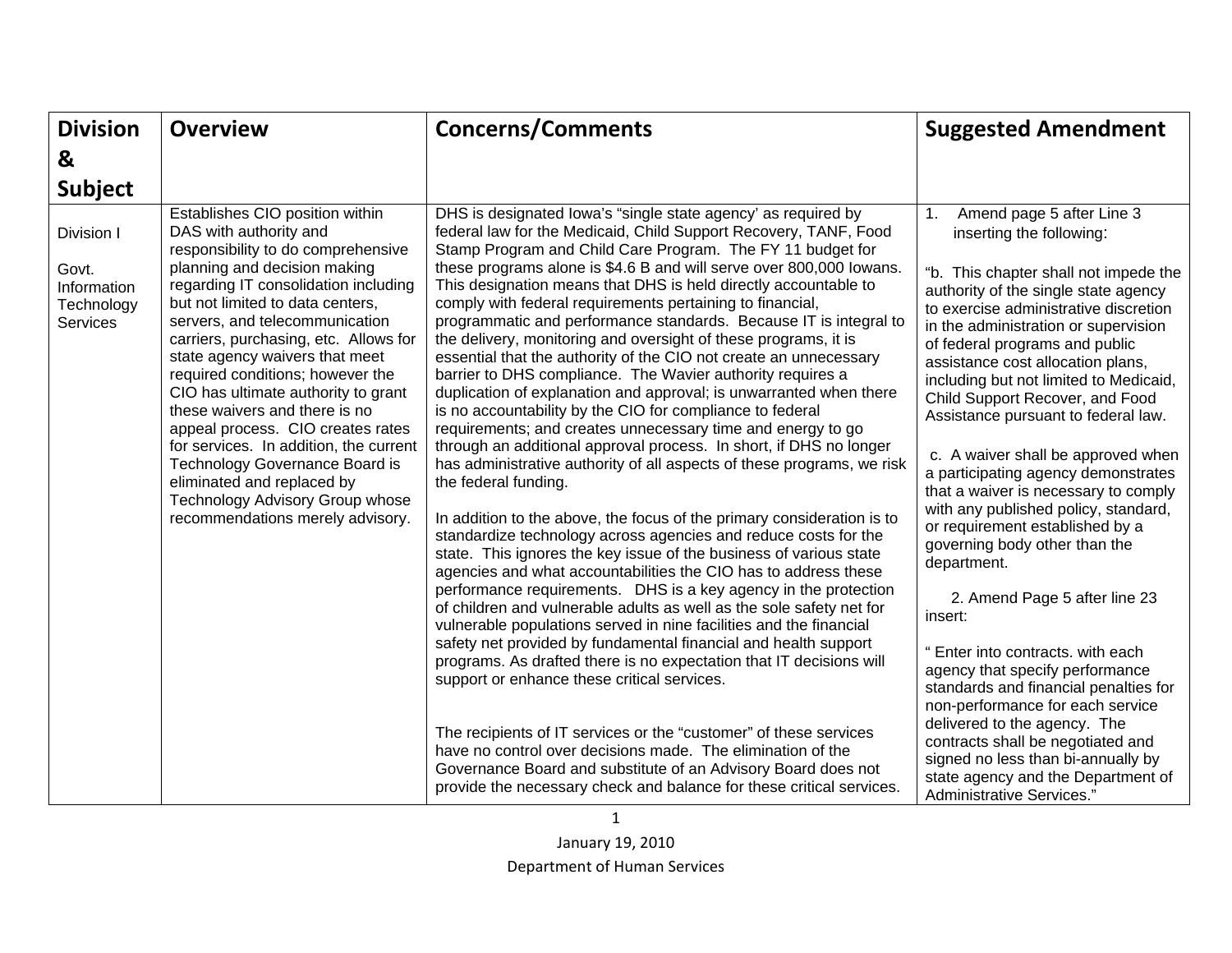|                                          |                                                                                  | If performance is unacceptable or costs excessive, the customer has<br>no recourse.<br>The ability for DHS to control its IT budget is significantly more<br>limited. While the goal is to save the state money, it is very possible<br>that in doing so DHS and other large State Agencies will see cost<br>increases. Today all agencies, including DHS, must live within a<br>budget and prioritize expenditures accordingly. Under the proposed<br>legislation, rates are established that require no approval or<br>recognition of budgetary limitations and are not required to be<br>market based. Past practice has demonstrated that IT costs by DAS<br>have been more expensive than the market place. In addition, it is<br>critical to assure that DHS not pay for services that cannot be<br>justified in the expenditure of state and federal funds.                                                                                                                                                                                                                                                                                                                      | 3. Amend Page 2 line 18: Strike<br>item 1.                                                                                                                                                                                                                                                                                                                                                                                                                                                                                  |
|------------------------------------------|----------------------------------------------------------------------------------|-----------------------------------------------------------------------------------------------------------------------------------------------------------------------------------------------------------------------------------------------------------------------------------------------------------------------------------------------------------------------------------------------------------------------------------------------------------------------------------------------------------------------------------------------------------------------------------------------------------------------------------------------------------------------------------------------------------------------------------------------------------------------------------------------------------------------------------------------------------------------------------------------------------------------------------------------------------------------------------------------------------------------------------------------------------------------------------------------------------------------------------------------------------------------------------------|-----------------------------------------------------------------------------------------------------------------------------------------------------------------------------------------------------------------------------------------------------------------------------------------------------------------------------------------------------------------------------------------------------------------------------------------------------------------------------------------------------------------------------|
| <b>Division VI</b><br>Span of<br>Control | This section establishes a target<br>aggregate ratio of supervisory<br>employees | In DHS frontline, supervisors (in addition to supervising), are doing<br>actual work that must be done. The definition of supervisor and<br>hence all of the expectations for spans of control and layoffs will<br>create serious inability for DHS and agencies to other agencies to<br>get work done.<br>The bill does not provide an exception to the span of control for<br>those agencies like DHS who provide services in 24/7 facilities that<br>must meet state/federal licensure standards, accreditation standards<br>and standards of practice. Such standards directly relate to the<br>expectation for effective oversight in the delivery of a range of<br>health, safety, treatment and other services but often do not include<br>a specific ratio for supervisors. The bill needs to be adjusted so this<br>can be taken into account.<br>The bill does not recognize efforts that DHS and perhaps other state<br>agencies have made in SFY 2010 to reduce supervisory staff as<br>reductions have been made. Therefore the bill needs to be<br>amended to assure that agencies who have made adjustments in<br>spans of control are not further penalized in FY 2011. | 1.<br>Amend page 37 Line 17 by<br>adding the following:<br>"The policy shall allow for exceptions<br>when an agency must meet state or<br>federal licensure standards or<br>national accreditation as well as<br>recognized standards of practice in<br>the provision of care."<br>2. Amend Page 37 Line 21 by<br>adding the following:<br>"The period used for purposes of<br>calculating the proportion of middle<br>management to direct service layoffs<br>will be the full fiscal year in which the<br>layoffs occur." |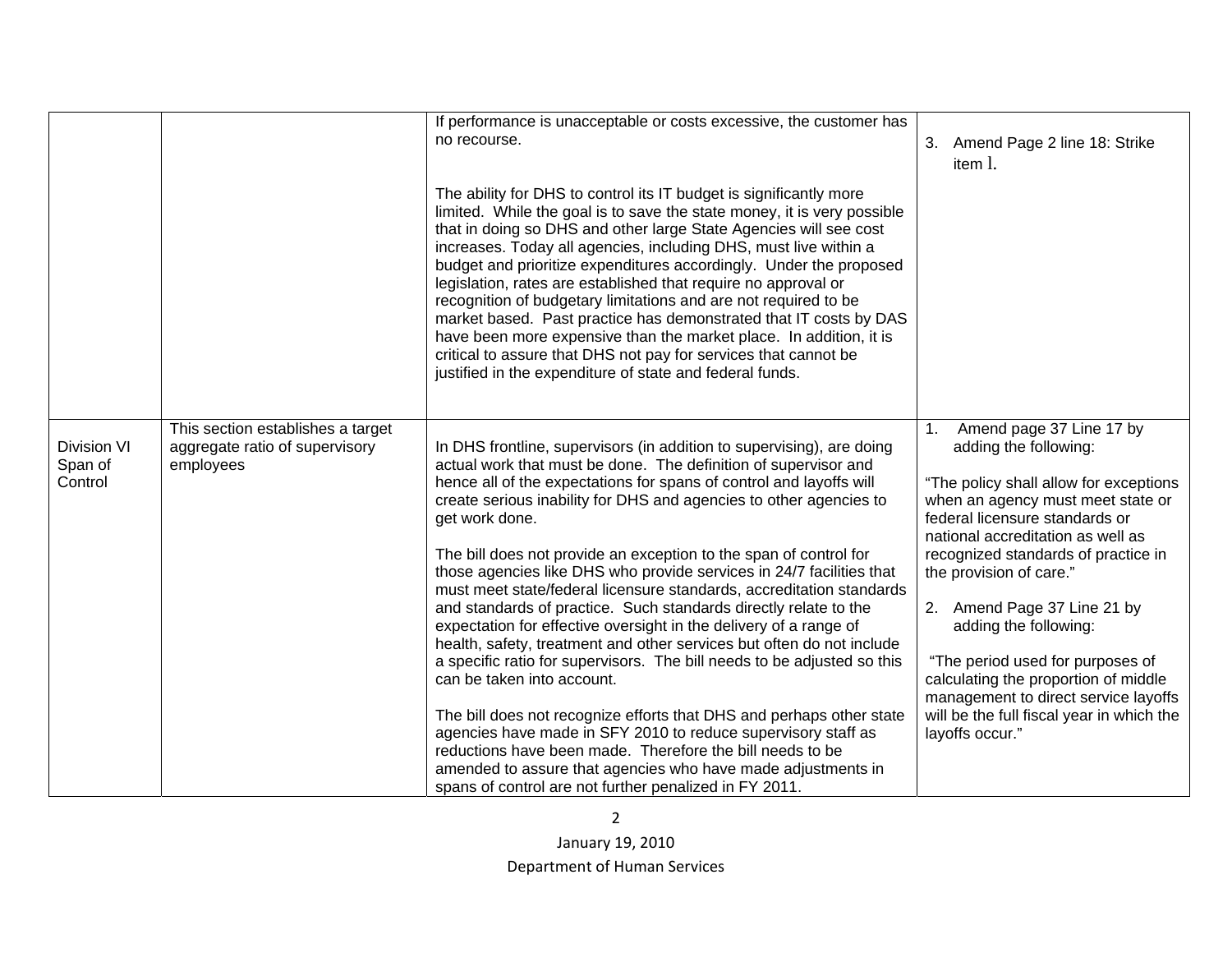| Division XXIX<br>Medicaid<br>Prescription<br><b>Drugs</b> | <b>Directs Medicaid to restrict</b><br>prescriptions and to cover certain<br>mental health prescriptions under<br>the Preferred Drug List | DHS supports the amendments, however offered a technical<br>correction related to including of mental health prescription drugs.                                                                                   | Amend 249A.20A subparagraph 4<br>as follows:<br>With the exception of drugs<br>4.<br>prescribed for the treatment of<br>human immunodeficiency virus<br>or acquired immune deficiency<br>syndrome, transplantation, or<br>cancer and drugs prescribed for<br>mental illness with the exception<br>of drugs and drug compounds<br>that do not have a significant<br>variation in a therapeutic profile<br>or side effect profile within a |
|-----------------------------------------------------------|-------------------------------------------------------------------------------------------------------------------------------------------|--------------------------------------------------------------------------------------------------------------------------------------------------------------------------------------------------------------------|------------------------------------------------------------------------------------------------------------------------------------------------------------------------------------------------------------------------------------------------------------------------------------------------------------------------------------------------------------------------------------------------------------------------------------------|
|                                                           |                                                                                                                                           |                                                                                                                                                                                                                    | therapeutic class, prescribing<br>and dispensing of prescription<br>drugs not included on the<br>preferred drug list shall be<br>subject to prior authorization.                                                                                                                                                                                                                                                                         |
| <b>Division</b><br>XXIX, XXX,<br><b>XXXI</b>              | <b>Medicaid Activities</b>                                                                                                                | DHS supports however wants to assure that the necessary dollars to<br>implement the cost saving strategies are obtained. Therefore the<br>amendment nets out the administrative costs from the program<br>savings. | Amend Page 179 after line 34<br>inserting the following.<br>To create Medicaid efficiencies as<br>specified in the Executive Order #20<br>and in this Act, funding in the<br>Medical Assistance appropriation<br>where savings will accrue may be<br>transferred to the appropriation for<br><b>Medical Contracts.</b>                                                                                                                   |
| Division<br><b>XXXIV</b>                                  | Calls for the full closure of the<br>Mount Pleasant Mental Health                                                                         | This bill calls for the complete closure of the Mount Pleasant MHI in<br>SFY 2010.                                                                                                                                 | Amend Page 187 line 6 by<br>1.<br>striking "2009" and inserting in<br>lieu thereof "2010".                                                                                                                                                                                                                                                                                                                                               |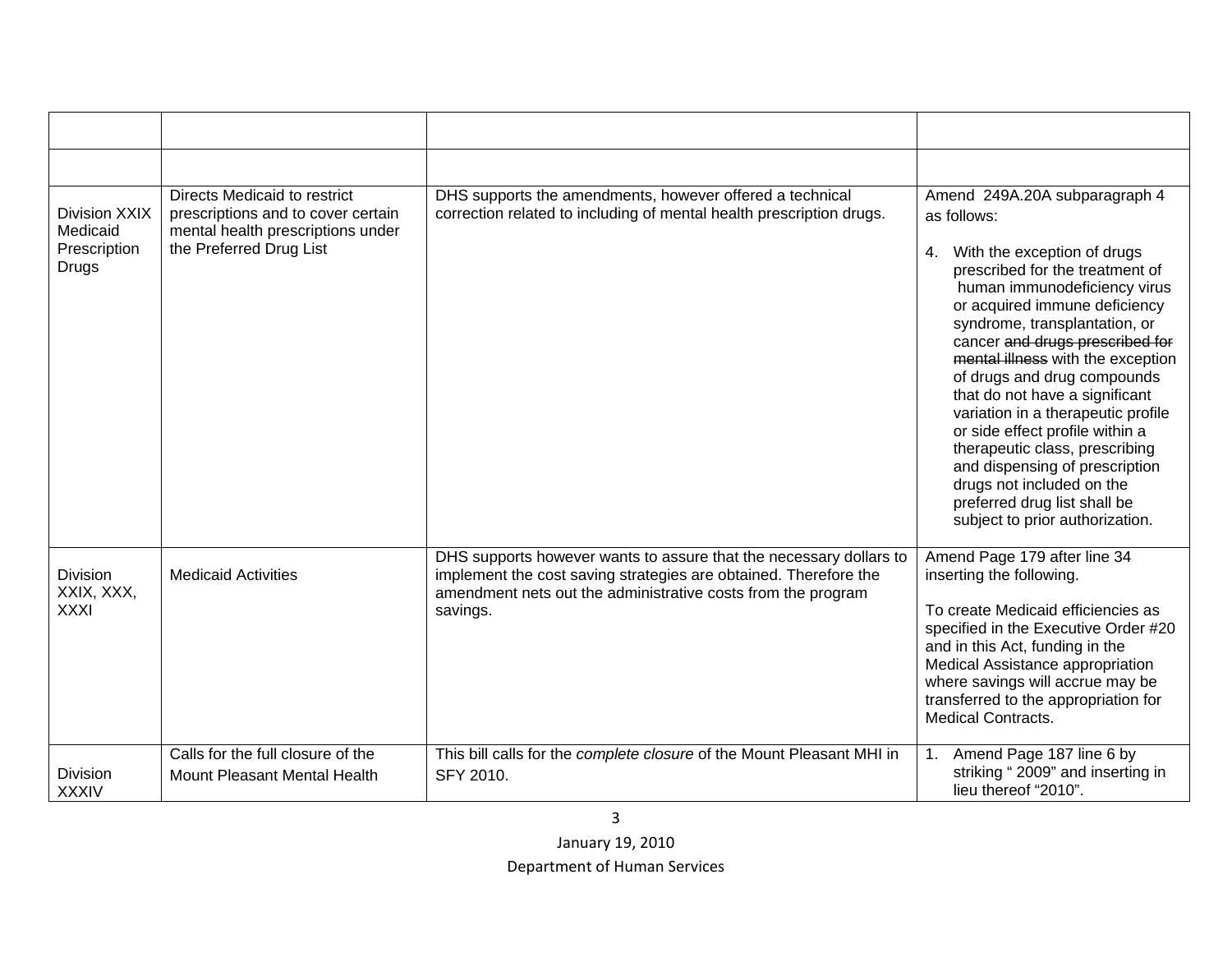| <b>State Mental</b> | Institute in SFY 2010 with no         |                                                                                  | 2. Amend Page 187 line 6 by                                        |
|---------------------|---------------------------------------|----------------------------------------------------------------------------------|--------------------------------------------------------------------|
| Health              | transfer of beds or programs to       | There is no expressed legislative intent regarding where the                     | striking "June 30, 2010 and                                        |
| Institutes          | another MHI or the community.         | programs are to be relocated. It appears that the provision of dual              | inserting in lieu thereof "June 30,                                |
|                     | Funds only the costs associated       | diagnosis program is permissive. The programs are to be relocated                | 2011".<br>3.<br>Amend Page 189 line 23 by                          |
|                     | with the transfer of authority to     | no later than June 30, 2010.                                                     | striking " July 1, 2009" and                                       |
|                     | DOC. Requires the DHS to              |                                                                                  | inserting in lieu thereof "July 1,                                 |
|                     | transition administration of the      | Assuming the intent is to move all 3 programs to IMHI, in order to               | 2010".                                                             |
|                     | facility to the DOC. Requires the     | implement this, DHS requires authority to begin in FY 2010 and                   | Amend Page 189 Line 34 by<br>4.                                    |
|                     | DHS to transfer Mount Pleasant        | conclude the transition in FY 2011. DHS is unable to relocate the 3              | striking " July 1, 2009" and                                       |
|                     | MHI patients to "suitable alternative | programs by June 30, 2010. The earliest to relocate the programs                 | inserting in lieu thereof "July1,<br>2010."                        |
|                     | placements". Requires the DHS to      | to IMHI is November 1, 2010 based on a May 1 <sup>st</sup> appropriation and     | 5.<br>Amend Page 189 Line 35 by                                    |
|                     | revise catchment areas. Requires      | authority to implement.                                                          | striking "2010" and inserting in                                   |
|                     | the DHS and the DOC Director to       |                                                                                  | lieu thereof 2011."                                                |
|                     | notify the Legislative Services       | The actual fiscal impact in FY 2010 is impacted 1. ) the renovation              |                                                                    |
|                     | Agency when transfer is completed.    | costs and 2.) the decision regarding relocation of Mount Pleasant                | 6. Amend Page 190 by striking<br>lines 15-17 and inserting the     |
|                     |                                       | staff and the number who chose to relocate. (As drafted the Bill                 | following.                                                         |
|                     |                                       | would mean that DHS would not provide relocation expenses to                     |                                                                    |
|                     |                                       | current Mount Pleasant staff per the Collective Bargaining                       | "Sec. 402 EFFECTIVE DATE. All                                      |
|                     |                                       | Agreement because this is being defined as closure and not a                     | sections of this Division take effect                              |
|                     |                                       | consolidation of programs. If the intent is to consolidate DHS is                | on or before July 1, 2011. DHS shall                               |
|                     |                                       | required to pay for relocation costs per the Collective Bargaining<br>Agreement. | have emergency rule making<br>authority to implement the necessary |
|                     |                                       |                                                                                  | changes. "                                                         |
|                     |                                       | In addition to the timing issues, DHS is unable to lay staff off with the        |                                                                    |
|                     |                                       | current State's agreement with AFSCME prohibiting layoffs in FY                  |                                                                    |
|                     |                                       | 2010.                                                                            |                                                                    |
|                     |                                       |                                                                                  |                                                                    |
|                     |                                       | The FY 2011 budgets for Mount Pleasant and IMHI will need to be                  |                                                                    |
|                     |                                       | adjusted based on the implementation timeline. DHS will require                  |                                                                    |
|                     |                                       | emergency rule making authority.                                                 |                                                                    |
|                     |                                       |                                                                                  |                                                                    |
|                     |                                       | State savings will be impacted based on what is included in the                  |                                                                    |
|                     |                                       | transition costs related to transfer of authority related to DOC.                |                                                                    |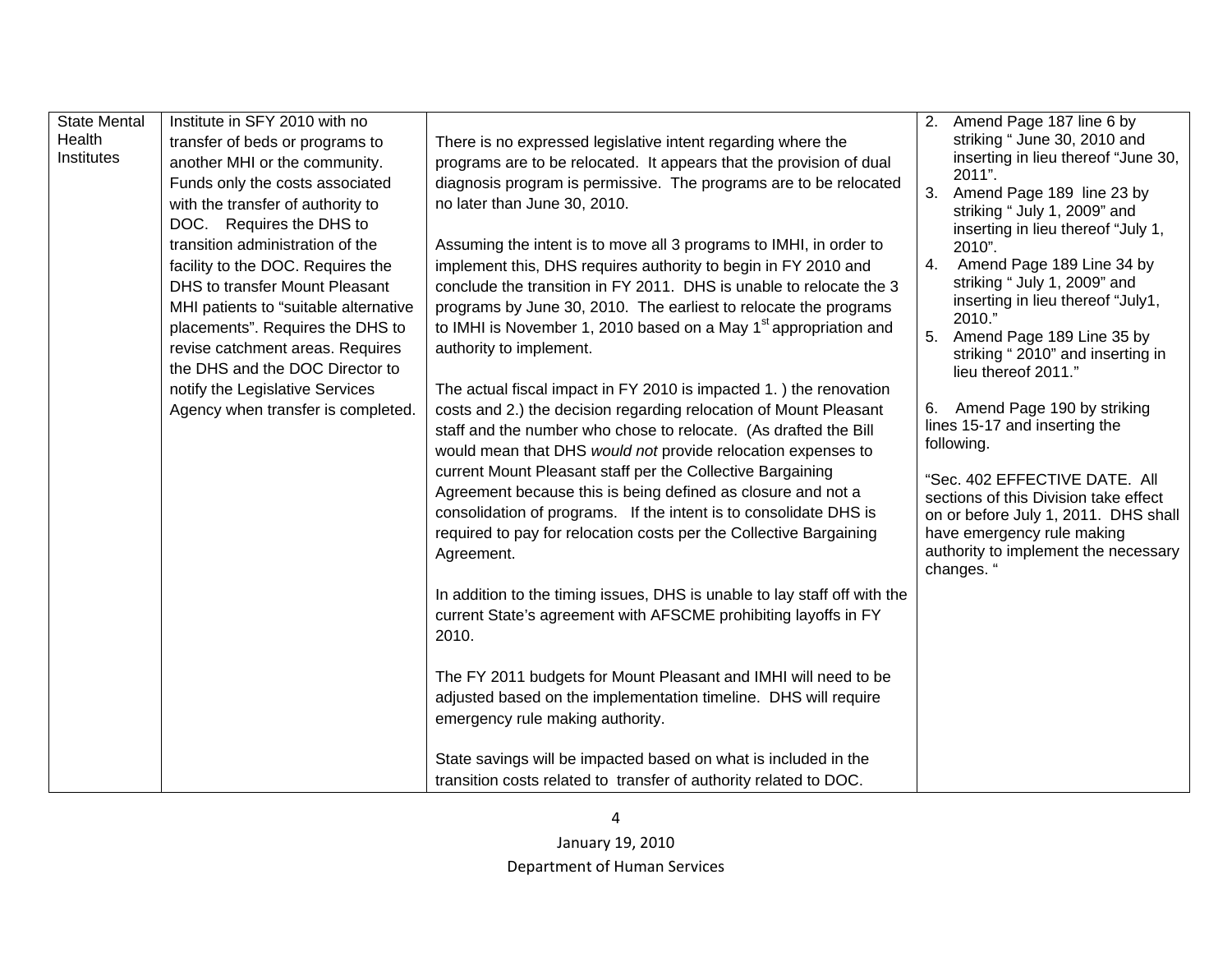| <b>Division</b><br><b>XXXV</b><br>Consolidation<br>of Advisory<br><b>Bodies</b><br>Council on<br>Human<br><b>Services</b> | Requires the DHS Council to<br>establish and utilize the bodies<br>currently established as Child<br><b>Abuse Prevention Program</b><br>Advisory Council, Child Support<br>Advisory Committee and Child<br><b>Welfare Advisory Committees</b> | DHS currently has numerous Boards/Advisory Groups which require<br>staff support.<br>As drafted the Bill, the Department staff will still be required to<br>provide this level of support. The 3 groups that are retained still<br>have their same duties and memberships. Therefore there is no<br>relief to staff.<br>DHS supports the inclusion of consumer, stakeholder and expert<br>input to program planning and evaluation, however we propose that<br>there may be a more streamlined process to do so. As the policy<br>making body for the Department, the DHS Council should be<br>directed to establish Advisory groups or task forces for the purposes<br>of seeking input for program design and effectiveness and be given<br>the authority to determine how best to gather this input | Amend Division XXXV by striking<br>page 190 line 21 through page 193<br>Line 15 and inserting the following:<br>The Council on Human Services<br>shall seek routine input and<br>recommendations for program<br>improvements from consumers,<br>knowledgeable persons and<br>stakeholders in the fields of child<br>abuse prevention, child welfare and<br>child support recovery. The Council<br>shall establish appropriate Advisory<br><b>Committees or Task Forces to</b><br>achieve this purpose and assure that<br>representiveness is achieved. The<br>Council shall report on these<br>activities annually. |
|---------------------------------------------------------------------------------------------------------------------------|-----------------------------------------------------------------------------------------------------------------------------------------------------------------------------------------------------------------------------------------------|--------------------------------------------------------------------------------------------------------------------------------------------------------------------------------------------------------------------------------------------------------------------------------------------------------------------------------------------------------------------------------------------------------------------------------------------------------------------------------------------------------------------------------------------------------------------------------------------------------------------------------------------------------------------------------------------------------------------------------------------------------------------------------------------------------|---------------------------------------------------------------------------------------------------------------------------------------------------------------------------------------------------------------------------------------------------------------------------------------------------------------------------------------------------------------------------------------------------------------------------------------------------------------------------------------------------------------------------------------------------------------------------------------------------------------------|
| OTHER:                                                                                                                    | Amendment to add the DHS pre-<br>filed bill regarding Reorganization<br>Authority.                                                                                                                                                            | Current law sets the DHS service areas as they were in 2002. DHS<br>Director seeks the authority to realign the service areas based on<br>caseload and budget concerns.                                                                                                                                                                                                                                                                                                                                                                                                                                                                                                                                                                                                                                | <b>SUPPORT</b>                                                                                                                                                                                                                                                                                                                                                                                                                                                                                                                                                                                                      |
| OTHER:                                                                                                                    | Amendment to add the DHS pre-file<br>bill regarding the MH/MI/DD/BI<br><b>Commission Duties Realignment.</b>                                                                                                                                  | Requested by the Commission to realign their duties with their<br>purpose and the resources available to support its activities. Will<br>allow the Commission to streamline and coordinate duties.                                                                                                                                                                                                                                                                                                                                                                                                                                                                                                                                                                                                     | SUPPORT and have a letter of<br>support from the Commission<br>Chairperson.                                                                                                                                                                                                                                                                                                                                                                                                                                                                                                                                         |